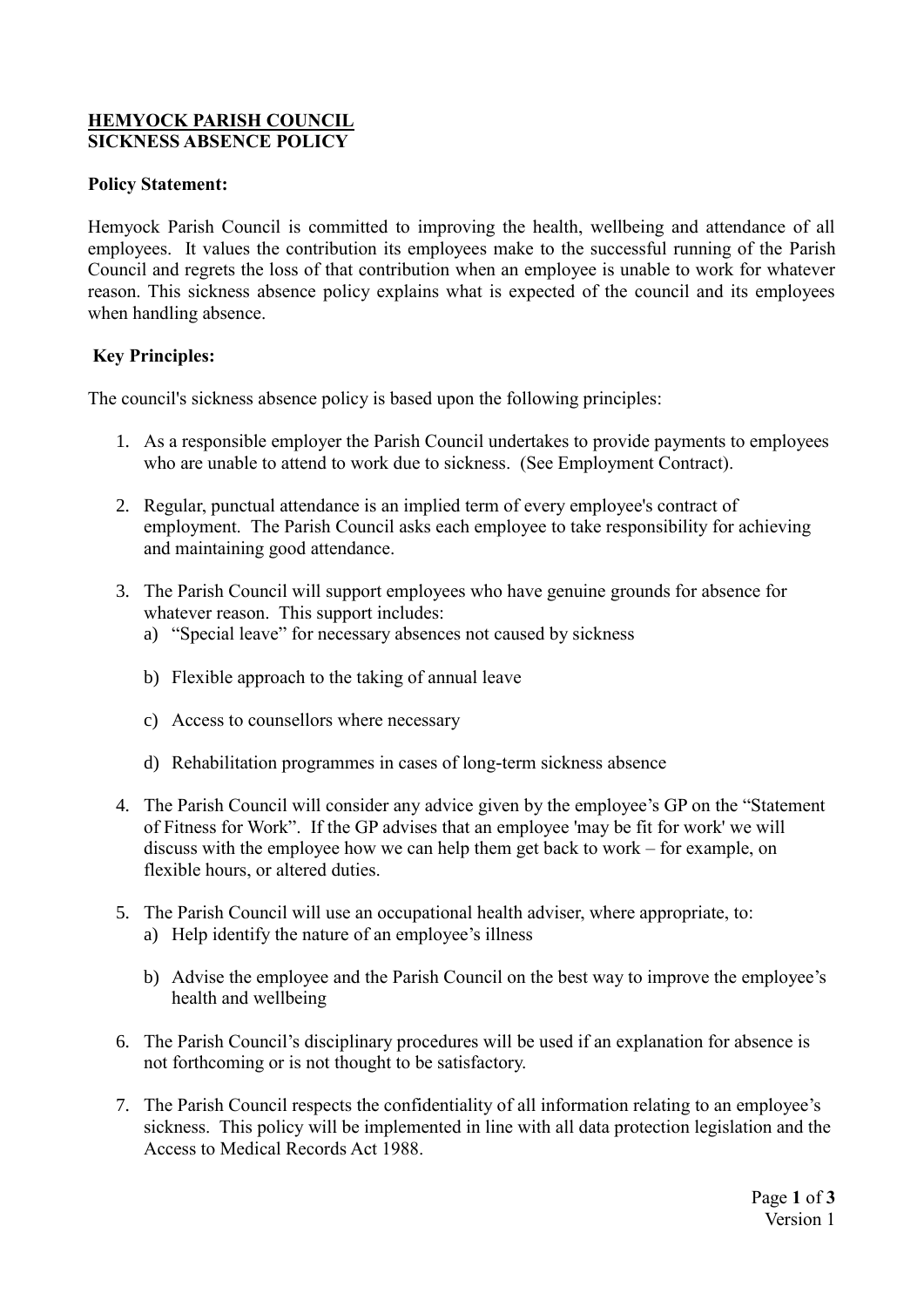## **Notification of absence**

If an employee is going to be absent from work they should speak to the Chairman as soon as they are aware that they will be unable to fulfil their contractual hours. They should also give a clear indication of the nature of the illness and a likely return date.

The Chairman will check with the employee to ascertain if there is any information that the Parish Council needs to know about the employee's current workload. If an employee does not contact the Chairman when unable to work due to sickness then the Chairman will attempt to contact the employee at home.

An employee may not always feel able to discuss their medical problems with the Chairman. The Chair will be sensitive to individual concerns and make appropriate alternative arrangements where appropriate.

## **Evidence of incapacity**

Employees must use the Parish Council's self-certification arrangements for the first seven days of absence. Thereafter a "Statement of Fitness for Work" is required to cover every subsequent day.

If absence is likely to be protracted, i.e. more than four weeks continuously, there is a shared responsibility for the Chairman and the employee to maintain contact at agreed intervals.

#### **"May be fit for some work"**

If the GP advises on the Statement of Fitness for Work that an employee 'may be fit for work' then the Parish Council will discuss with the employee ways of helping him or her to get back to work, possibly by a phased return or amended duties.

If it is not possible to provide the support an employee needs to return to work – for example, by making the necessary workplace adjustments - or an employee feels unable to return then the Statement will be used in the same way as if the GP had advised that the employee was 'not fit for work'.

#### **Return to work discussions**

The Chair will discuss absences with employees upon return to work to establish:

- (a) The reason for and cause of absence
- (b) Anything the Chair and/or the Parish Council might have done to help
- (c) That the employee is fit to return to work

If an employee's GP has advised that they 'may be fit for work' then the return to work discussion may also be used to agree in detail how the return to work might work best in practice.

## **A more formal review will be triggered by:**

(a) Frequent short-term absences